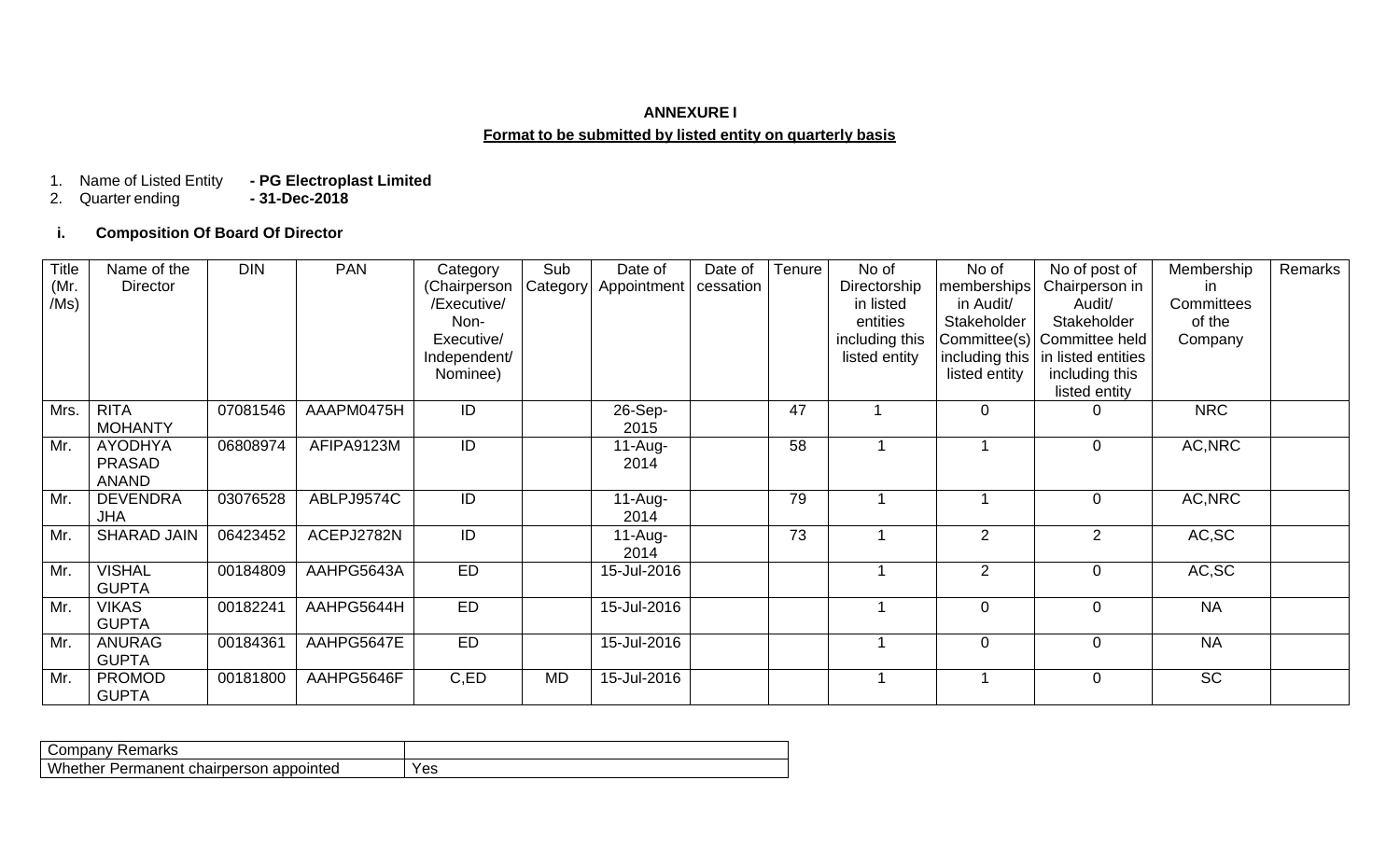## **ii. Composition of Committees**

#### **a. Audit Committee**

| Sr. No. | Name of the Director | Category | Chairperson/Membership | Appointment Date | <b>Cessation Date</b> |
|---------|----------------------|----------|------------------------|------------------|-----------------------|
|         | Devendra Jha         | ID       | Member                 | 02-May-2012      |                       |
|         | Ayodhya Prasad Anand | ID       | Member                 | 14-Nov-2014      |                       |
|         | Vishal Gupta         | ED       | Member                 | 12-Aug-2010      |                       |
|         | Sharad Jain          | ID       | Chairperson            | 07-Jan-2013      |                       |

| ∽<br>, ,,,,,,,<br>$\mathsf{C}^{\mathsf{C}}$<br>ាសេ<br>. IAI<br>на          |     |
|----------------------------------------------------------------------------|-----|
| <b>Wh</b><br>appointed<br>$-1 - 1$<br>chairperson<br>nanent<br>zen.<br>neı | Yes |

# **b. Stakeholders Relationship Committee**

| Sr. No. | Name of the Director | Category | Chairperson/Membership | <b>Appointment Date</b> | <b>Cessation Date</b> |
|---------|----------------------|----------|------------------------|-------------------------|-----------------------|
|         | Sharad Jain          | ID       | Chairperson            | 07-Jan-2013             |                       |
| ⌒       | Vishal Gupta         | ЕD       | Member                 | 12-Aug-2010             |                       |
| ⌒       | <b>PROMOD GUPTA</b>  | C,ED     | Member                 | 12-Aug-2010             |                       |

| ∽<br>$-$ 100 $-$ 10 $-$ 0<br>Con<br>narks<br>≺er<br>ndanv                           |     |
|-------------------------------------------------------------------------------------|-----|
| <b>Whe</b><br>$\sim$ $\omega$<br>chairperson<br>appointed<br>nanent<br>Pern<br>.ner | Yes |

# **c. Risk Management Committee**

| c.<br>No.<br>- 21. | Director<br>Name<br>the<br>. Of | <i>Category</i> | Chairperson/Membership | Date<br>Appointment | Date<br>⊖essation |
|--------------------|---------------------------------|-----------------|------------------------|---------------------|-------------------|

| Remarks<br>∵ompanyٽ                     |  |
|-----------------------------------------|--|
| Whether Permanent chairperson appointed |  |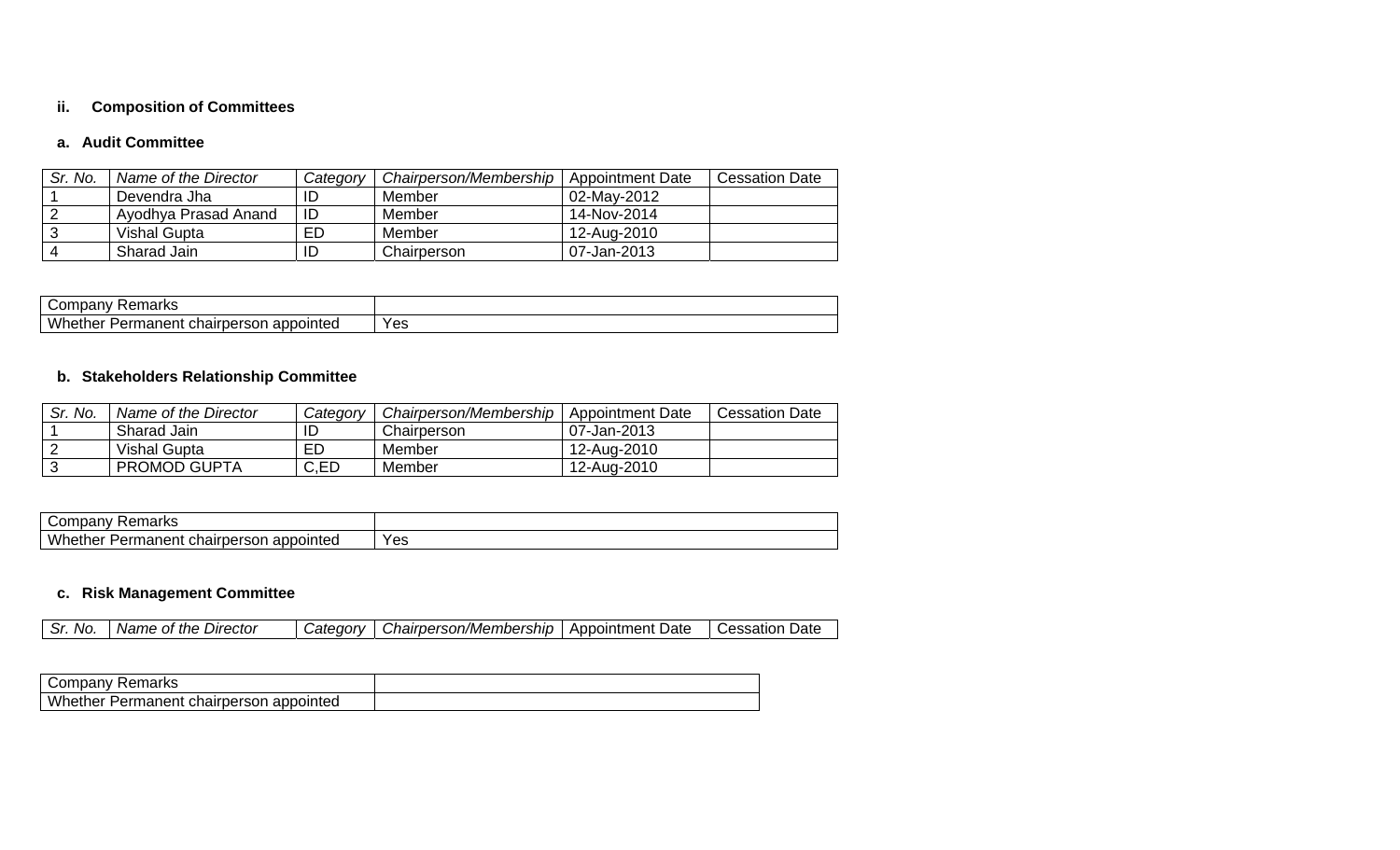#### **d. Nomination and Remuneration Committee**

| Sr. No. | Name of the Director | Category | Chairperson/Membership | Appointment Date | <b>Cessation Date</b> |
|---------|----------------------|----------|------------------------|------------------|-----------------------|
|         | Devendra Jha         |          | Chairperson            | 07-Jan-2013      |                       |
|         | Ayodhya Prasad Anand | ID       | Member                 | 28-May-2014      |                       |
|         | Rita Mohanty         |          | Member                 | 31-Jan-2015      |                       |

| maxerr<br>ndariv<br>παικε<br>--                                  |     |
|------------------------------------------------------------------|-----|
| <b>\A/k</b><br>appointed<br>ner<br>nairpersor<br>Permanent.<br>u | Yes |

## iii. **Meeting of Board of Directors**

| Date(s) of Meeting (if any) in the previous<br>quarter | Date(s) of Meeting (if any) in the relevant quarter |
|--------------------------------------------------------|-----------------------------------------------------|
| 11-Aug-2018                                            | 13-Nov-2018                                         |

| Company Remarks                         |    |
|-----------------------------------------|----|
| Maximum gap between any two consecutive | 93 |
| (in number of days)                     |    |

# iv. **Meeting of Committees**

| <b>Name of the Committee</b>               | Date(s) of<br>meeting during of<br>the committee in<br>the previous<br>quarter | Date(s) of<br>meeting of the<br>committee in the<br>relevant quarter | <b>Requirement</b><br>of Quorum<br>met (details) | Whether<br>requirement<br>of Quorum<br>met (Yes/No) |
|--------------------------------------------|--------------------------------------------------------------------------------|----------------------------------------------------------------------|--------------------------------------------------|-----------------------------------------------------|
| <b>Audit Committee</b>                     | 11-Aug-2018                                                                    | 13-Nov-2018                                                          |                                                  | Yes                                                 |
| <b>Stakeholders Relationship Committee</b> | 11-Aug-2018                                                                    | 13-Nov-2018                                                          |                                                  | Yes                                                 |

| Company Remarks                                       |     |
|-------------------------------------------------------|-----|
| Maximum gap between any two consecutive (in number of | -93 |
| days) [Only for Audit Committee]                      |     |